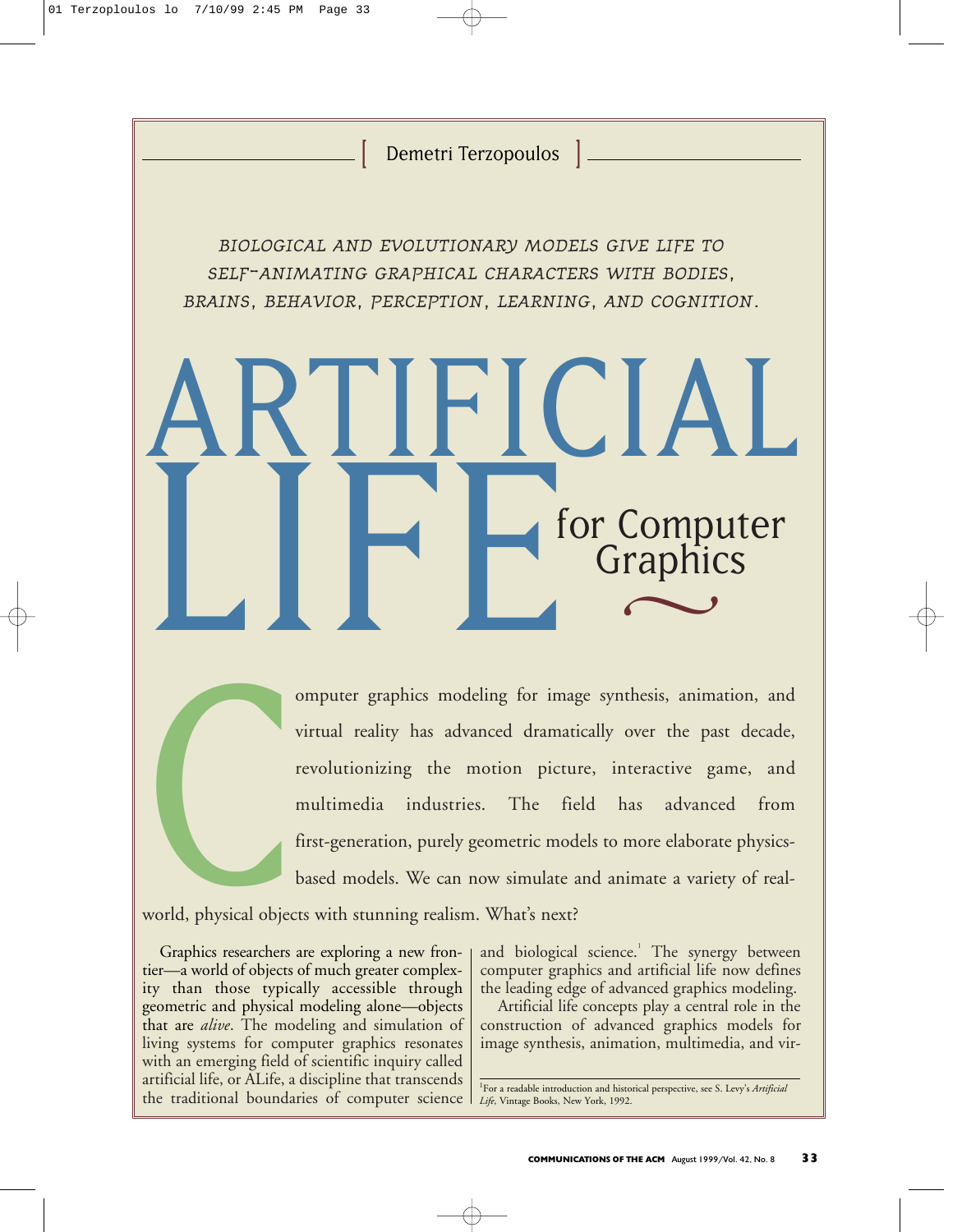

**An early milestone in computer graphics modeling for animation was combining geometric models and (direct and inverse) kinematic models to simplify keyframing. In the mid-1980s, researchers began incorporating physical principles to develop physical models for animating particles, rigid bodies, deformable solids, fluids, and gases, helping generate copious quantities of realistic motion through dynamic simulation. In the context of physics-based modeling, biomechanical modeling employs simulated physics to automate the lifelike animation of animals with biological tissue and internal muscle actuators. More recently, research in behavioral modeling has progressed toward self-animating characters that react appropriately to perceived environmental stimuli. At the apex of the modeling pyramid, cognitive modeling has emerged as the use of artificial intelligence techniques, including knowledge representation, reasoning, and planning, to produce graphical characters with some level of deliberative intelligence and free will. ALife modeling spans the biomechanical-to-cognitive layers of the pyramid and investigates the possibility of applying evolutionary models to evolve graphical characters or aspects of their bodies and brains.**

tual reality. New graphics models have taken bold steps toward the realistic emulation of a variety of living things including plants and animals—from lower organisms all the way up the evolutionary ladder to humans. Typically, these models take complex forms and inhabit virtual worlds in which they are subject to the laws of physics. Consequently, they often incorporate state-ofthe-art geometric and physics-based modeling techniques. But more significantly, these models must also simulate many of the natural processes that uniquely characterize living systems including birth and death, growth and development, natural selection, evolution, perception, locomotion, manipulation, adaptive behavior, learning, and intelligence.

Here, I explore an exciting and highly interdisciplinary area of computer graphics that offers a wealth of provocative research problems and great commercial potential. The challenge is to develop and deploy sophisticated graphics models that are self-creating, selfevolving, self-controlling, and self-animating, by simulating the natural mechanisms fundamental to life.

# **Signs of ALife**

Artificial life for computer graphics has spawned several principal avenues of research and development. The artificial

| Table 1. Examples of behavioral animation in the movies. |                                                    |                                    |                                      |
|----------------------------------------------------------|----------------------------------------------------|------------------------------------|--------------------------------------|
| Year                                                     | <b>Title</b>                                       | <b>Director</b>                    | <b>Producer</b>                      |
| 1987                                                     | Stanley and Stella in:<br>Breaking the Ice (short) | L. Malone                          | <b>Symbolics</b>                     |
| 1988                                                     | Behave (short)                                     | R. Allen                           | R. Allen                             |
| 1989                                                     | The Little Death (short)                           | M. Elson                           | <b>Symbolics</b>                     |
| 1992                                                     | <b>Batman Returns</b>                              | T. Burton                          | <b>Warner Brothers</b>               |
| 1993                                                     | Cliffhanger                                        | R. Harlin                          | <b>Carolco Pictures</b>              |
| 1994                                                     | The Lion King                                      | R. Allers, R. Minkoff              | <b>Walt Disney Productions</b>       |
| 1996                                                     | From Dusk Till Dawn                                | R. Rodriguez                       | Miramax Films                        |
| 1996                                                     | The Hunchback of Notre Dame                        | G. Trousdale, K. Wise              | <b>Walt Disney Productions</b>       |
| 1997                                                     | <b>Hercules</b>                                    | R. Clements, J. Musker             | <b>Walt Disney Productions</b>       |
| 1997                                                     | Spawn                                              | M. Dippé                           | New Line Cinema                      |
| 1997                                                     | <b>Starship Troopers</b>                           | P. Verhoeven                       | <b>Tristar Pictures</b>              |
| 1998                                                     | <b>Mulan</b>                                       | T. Bancroft, B. Cook               | <b>Walt Disney Productions</b>       |
| 1998                                                     | Antz                                               | E. Darnell, L.Guterman, T. Johnson | Dreamworks SKG/PDI                   |
| 1998                                                     | A Bug's Life                                       | J. Lasseter, A. Stanton            | <b>Walt Disney Productions/Pixar</b> |
| 1998                                                     | The Prince of Egypt                                | B. Chapman, S. Hickner, S. Wells   | <b>Dreamworks SKG</b>                |
| 1999                                                     | Star Wars: Episode I-The Phantom<br>Menace         | G. Lucas                           | Lucasfilm                            |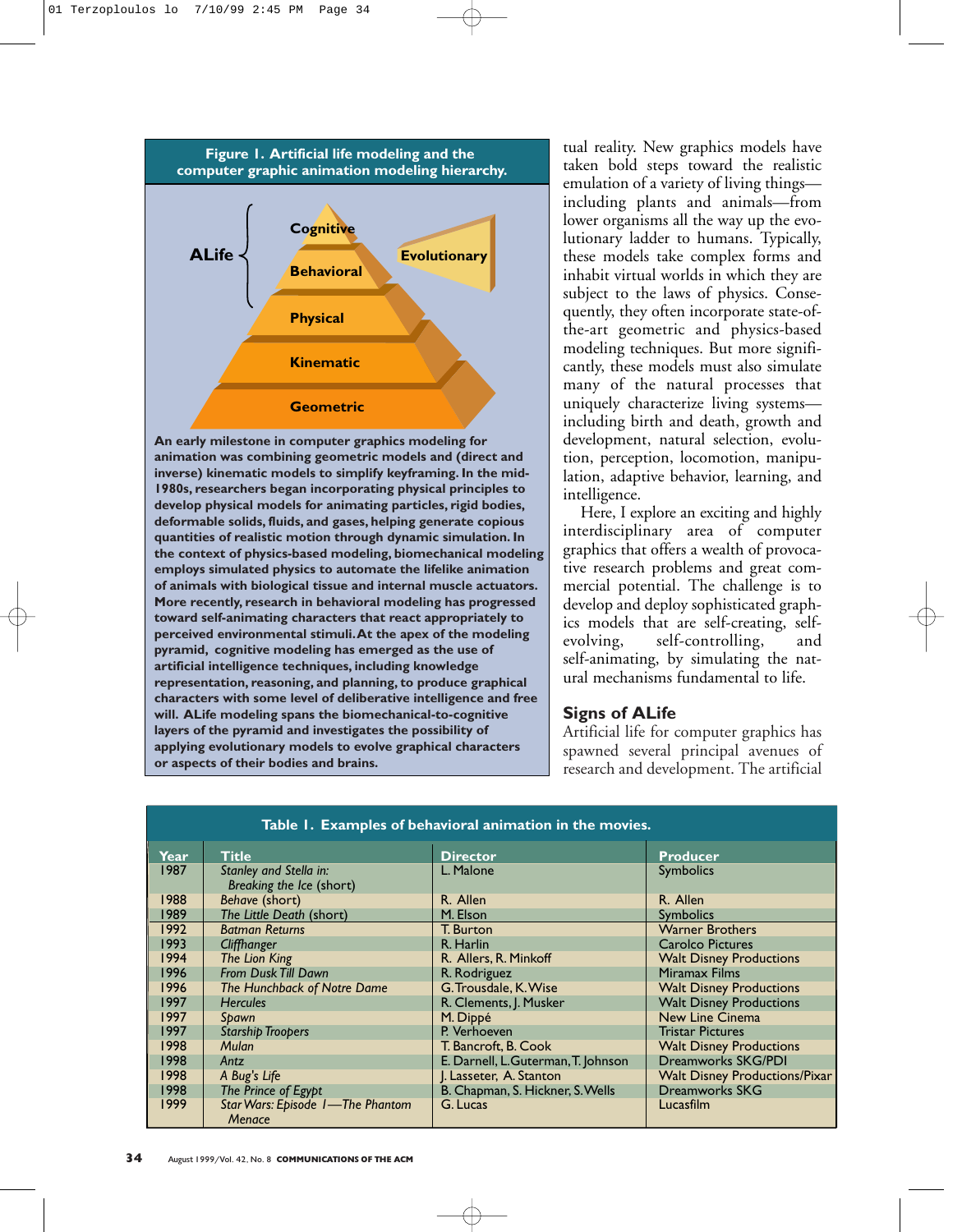

A synthetic model of the topiary garden at Levens Hall, England, by R. Mëch, P. Prusinkiewicz, and M. James. "Garden of L" (inset) by P. Prusinkiewicz, F. Fracchia, J. Hanan, and D. Fowler; see www.cpsc.ucalgary.ca/~pwp

IMAGES COURTESY P. PRUSINKIEWICZ, UNIVERSITY OF CALGARY IMAGES COURTESY P. PRUSINKIEWICZ, UNIVERSITY OF CALGARY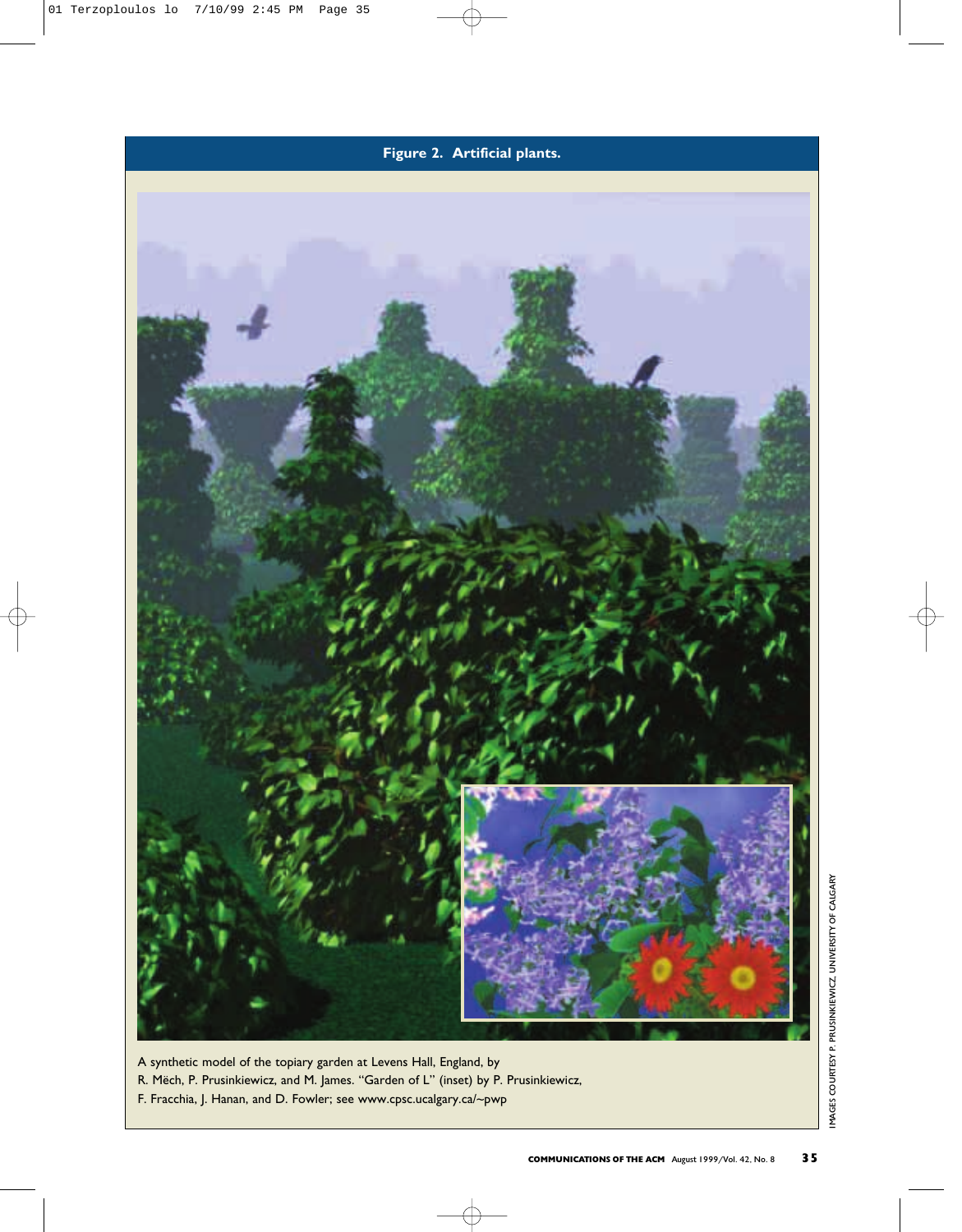### **Figure 3. Evolutionary art.**



"In the Beginning" (left); "The High Plains of Kilimanjaro" (right).

life approach has proved especially effective for advanced animation (see Figure 1). Techniques are now available for realistically modeling and animating plants, animals, and humans. Behavioral modeling is a major trend in the motion picture special effects industry. The relentless increase in computational power is drawing the attention of researchers and practitioners to synthetic characters for interactive games. Moreover, artificial evolution is establishing itself as a powerful technique for image synthesis and potentially for model synthesis.

*Artificial plants.* Formalisms inspired by biological development processes have been used to grow highly complex and realistic graphics models of plants. Przemyslaw Prusinkiewicz, of the University of Calgary, is famous for his work in this area [5]. Lindenmayer systems (L-systems), a formal language framework introduced in the 1960s by biologist Aristid Lindenmayer as a theoretical framework for studying the development of simple multicellular organisms, has more recently been applied by Prusinkiewicz and others to the study of morphogenesis in higher plants with impressive results (see Figure 2). L-systems can realistically model branching and flowering patterns, as well as the propagation of the internal hormonal signals controlling plant growth and development.

Geometric and stochastic plant models expressed using L-systems were also recently proposed by Prusinkiewicz and his students for simulating the interaction between a developing plant and its environment, including light, nutrients, and mechanical obstacles. These environmentally sensitive L-systems appropriately regard the plant as a living organism in continual interaction with its environment. Prusinkiewicz has extended them to include a model of the response of plants to pruning, which yields realistic synthetic images of sculptured plants found in topiary gardens, such as the Levens Hall garden in England, which inspired the synthetic image shown in Figure 2.

*Artificial evolution.* At Thinking Machines in 1991, Karl Sims pioneered a fascinating computer graphics approach inspired by theories of natural evolutionary processes [7]. Artificial evolution, a form of digital Darwinism, allows complex virtual entities to be created without need for detailed design and assembly. For example, the digital images in Figure 3 by "evolutionary artist" Steven Rooke are the result of artificial evolution. Artificial evolution evolves complex genetic codes (genotypes) that specify the computational procedures for automatically growing entities (phenotypes) useful in graphics and animation. Fortunately, graphics practitioners do not have to understand these codes; they can simply specify the subjective desirability of phenotypes as the entities evolve. The computer does most of the work, applying the principle of "survival of the fittest." The software instantiates populations of individual phenotypes from a variety of genotypes, sexually reproduces new individuals through the combination of genotypes (subject to occasional mutations), and terminates undesirable individuals unfit for survival.

Sims has shown that artificial evolution holds great promise for evolving many graphical entities, in addition to synthetic image art, including 3D sculptures, virtual plants, and virtual creatures.

*Behavioral modeling and animation.* In 1987, Craig Reynolds, then at Symbolics, Inc., published his landmark "boids" experiment, bridging the gap between artificial life and computer animation [6].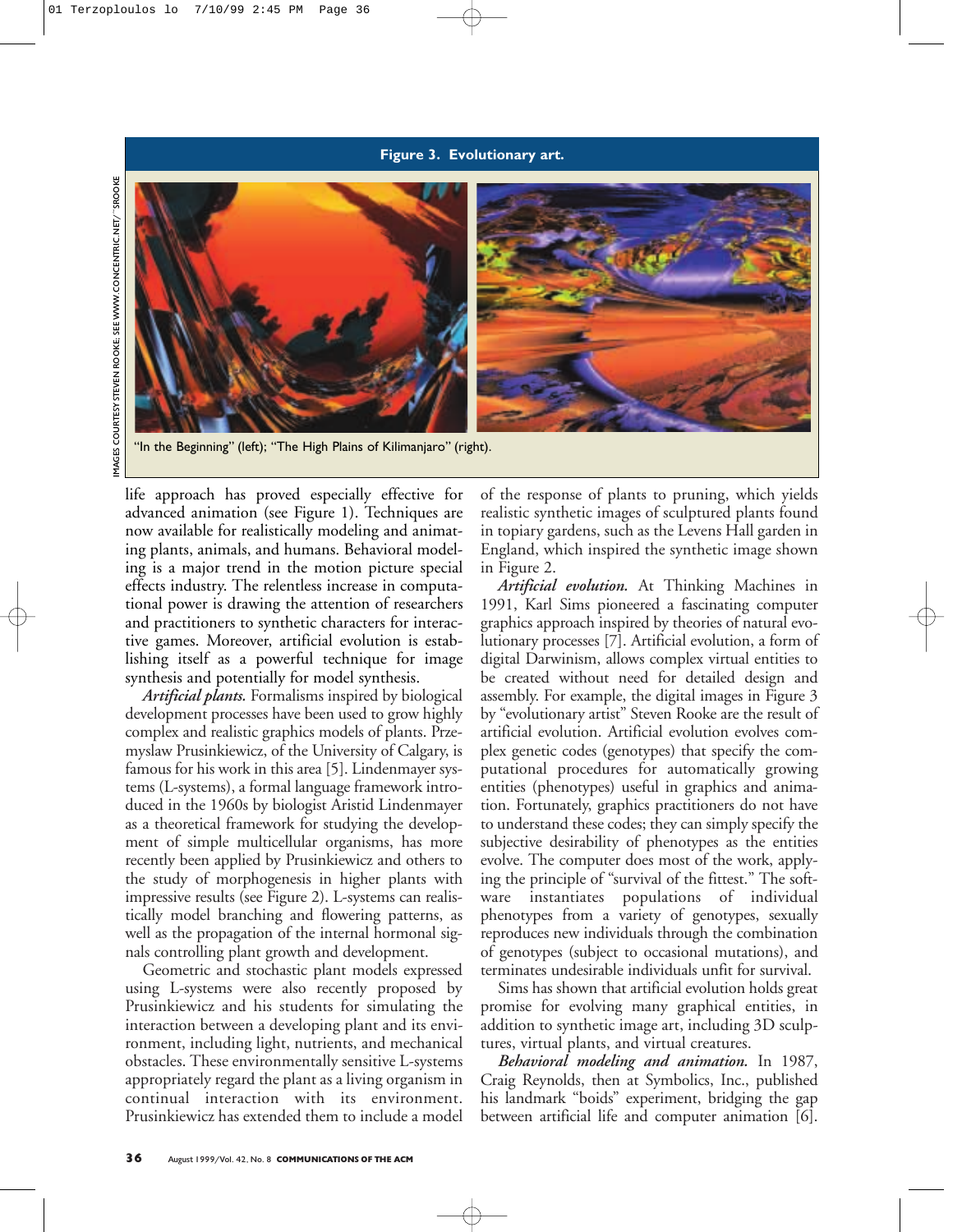# **Figure 4. Artificial humans.**

A face model, "cloned" from a real person, synthesizes realistic expressions. The subject is scanned by a Cyberware 3D color digitizer; algorithms convert the data into an anatomically correct synthetic face, including a deformable (finite element) facial tissue model with two dozen embedded contractile actuators modeling the muscles of facial expression, supported by a skull substructure with articulated jaw [4]. The virtual human models in the playground scene incorporate dynamically controlled mechanical models of

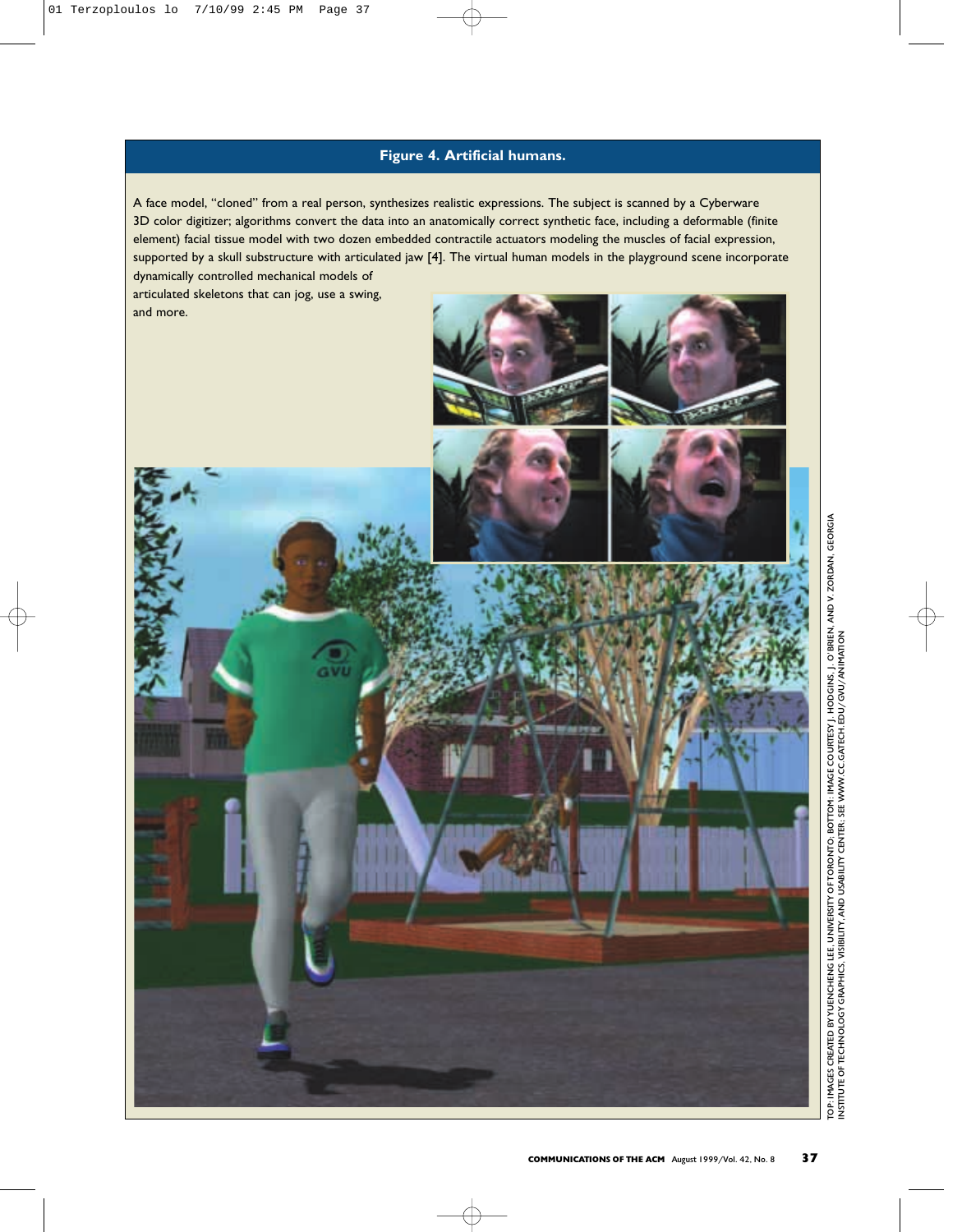### **Figure 5. Interactive synthetic characters.**



Interactive characters in the virtual environment *Swamped* (left)*.* A "norn" speaks out in the interactive gam*e Creatures 2*  (middle). *Demosaurus Rex* (right), an experimental interactive game engine with "cognitively enabled" prehistoric characters,

His work on flocking showed how complex animations can emerge with minimal effort on the part of the animator through models of how characters should behave. These models take the form of behavioral rules governing the interaction of multiple autonomous agents capable of locomotion and perception within a virtual world. Behavioral modeling and animation now represents a major trend in computer graphics, and the technique has been applied extensively in the motion picture industry (see Table 1). Behavioral animation techniques, first demonstrated by Reynolds in the groundbreaking 1987 animated short film *Stanley and Stella*, have been used to create such feature film special effects as animated flocks of bats in *Batman Returns,* herds of wildebeests in *The Lion King,* and crowd scenes of epic proportions in *Mulan.* Behavioral techniques have also been popular for controlling multiple animated characters in interactive games and multimedia applications.

*Artificial animals.* A comprehensive artificial life approach to the realistic modeling of animals for animation and virtual reality is emerging, along with convincing results [9]. Its key ingredients are functional models of animal bodies and brains. Functional body modeling involves simulating the physics of the animal in its world, the use of biomechanics for locomo-

tion, and the operation of active sensory organs, such as eyes. Functional brain modeling involves emulating the information processing in biological brain centers responsible for motor control, perception, behavior, learning, and, in higher animals, cognition. I revisit the topic of artificial animals in greater depth later in the article, referring to my research group's work on artificial marine animals.

*Artificial humans.* For the typical computer graphics animator, the most important animal species is *Homo sapiens,* and significant effort has been invested in modeling and animating the most highly advanced living system known. In particular, the human face has attracted much attention, from Frederic Parke's pioneering work at the University of Utah in the 1970s to recent work on the biomechanical and anatomical modeling of faces [4] (see Figure 4). Daniel Thalmann at the Swiss Federal Institute of Technology in Lausanne and Nadia Magnenat-Thalmann at the University of Geneva in Switzerland have for years championed the grand challenge of modeling and animating virtual humans (see [8], ligwww.epfl.ch, and www.miralab.unige.ch). The Thalmanns have recently investigated the increasingly important role of sensory perception in human modeling, equipping virtual humans with visual, tactile, and auditory sensors to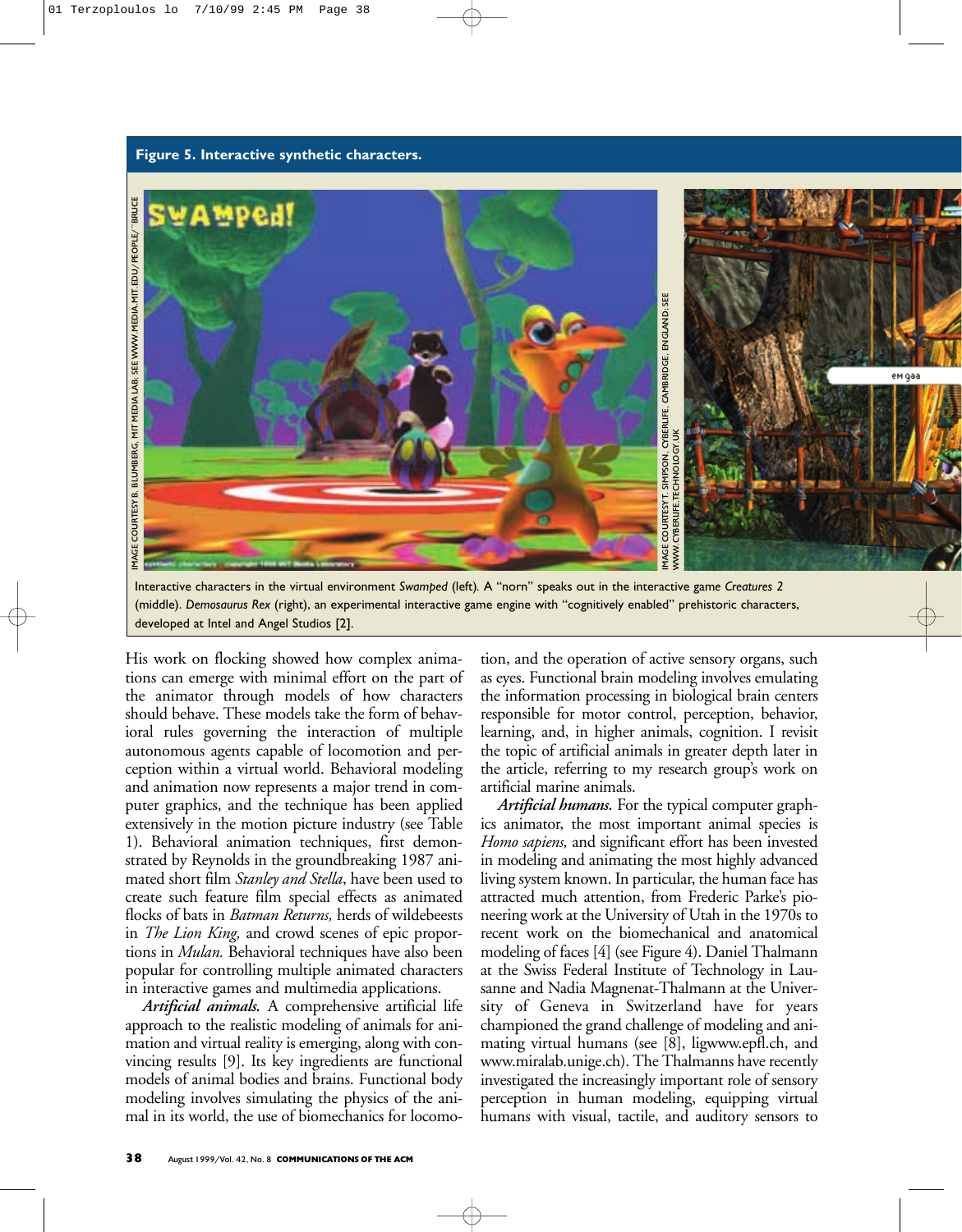

make them aware of their environments. Sensory awareness supports such human behavior as visually directed locomotion, object manipulation, and response to sounds and utterances.

Their demonstrations include sensor-based navigation, walking on irregular terrain, grasping, game playing, behavior of virtual human crowds, and more. They have also explored communication among virtual humans and among real and virtual humans, including the compositing of interactive virtual humans into real scenes. Other researchers in the virtual human area are Norman Badler and Dimitri Metaxas at the University of Pennsylvania (see Badler et al.'s "Animation Control for Real-Time Virtual Humans" in this issue) and Jessica Hodgins at the Georgia Institute of Technology, whose impressive research involves biomechanical modeling and motor control of human locomotion for animation.

*Interactive synthetic characters.* Forthcoming computer-based interactive entertainment will captivate users with lifelike graphical characters in rich environments, an application for which artificial life techniques are well suited. Key concepts from artificial life are finding application in home entertainment, such as in the computer game *Creatures* (see Figure 5). *Creatures* allows users to interact with cute

autonomous agents called "norns," whose behavior is controlled by genetically specified neural networks and biochemistry. The commercial success of this title, with more than a million copies sold worldwide, reflects the relationships many users are willing to form with believable artificial life characters (see www.creatures.co.uk).

Increasingly potent artificial life modeling techniques for graphical characters are being explored in university and corporate research labs. Notably, Bruce Blumberg of the MIT Media Lab has developed prototype systems, such as the Artificial Life Interactive Virtual Environment (ALIVE) system, which enables full-body interaction between human participants and graphical worlds inhabited by engaging artificial life forms [1]. These characters have their own motivations and can sense and interpret the actions of other characters, as well as the human participants, responding to them in real time. His most recent project, which involves similar goals, is *Swamped* (see Figure 5).

The apex of the computer graphics modeling pyramid in Figure 1 addresses human cognitive functionality, an area that has challenged researchers in artificial intelligence since the field's earliest days. John Funge is pioneering the use in computer games and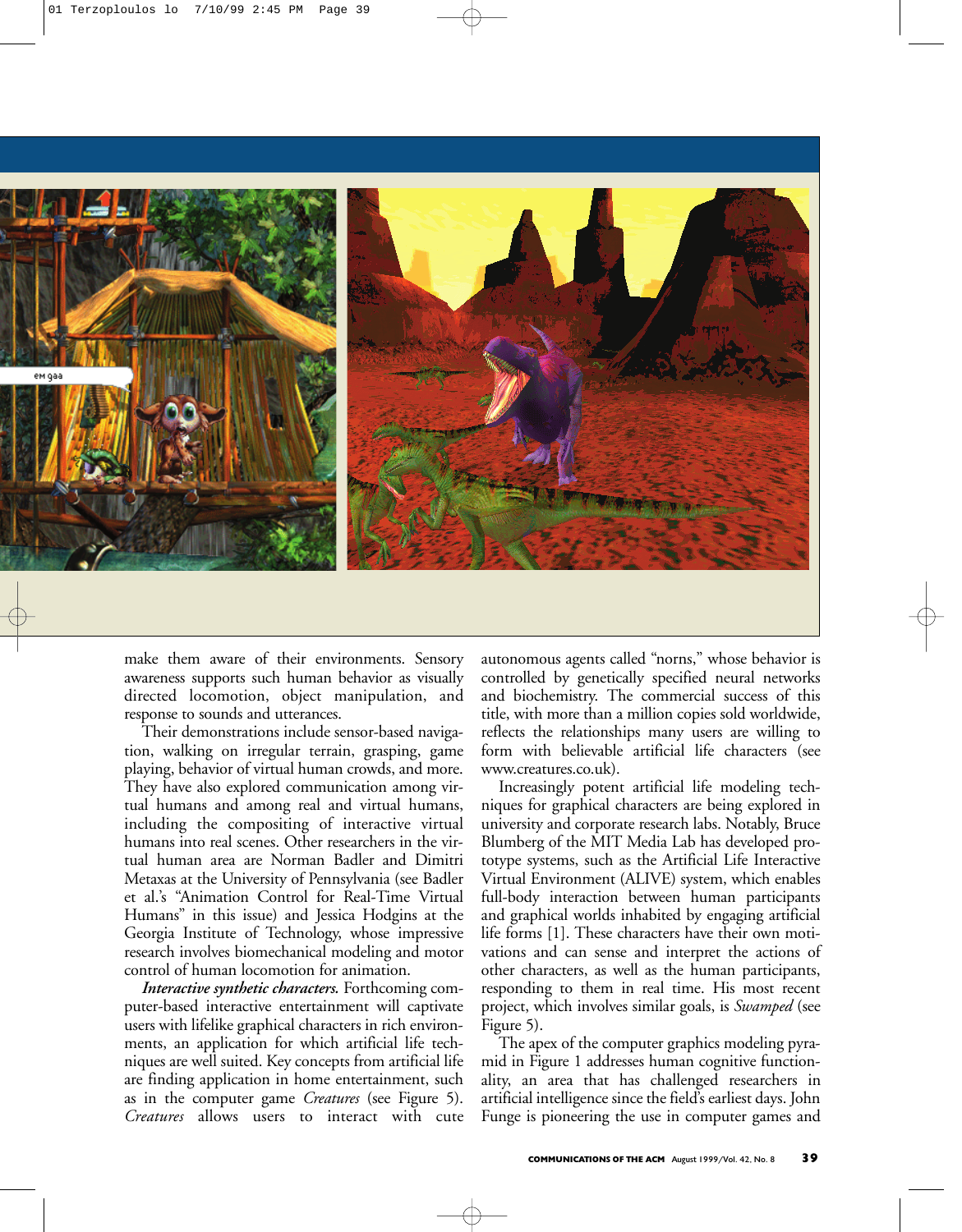# **Artificial Fishes**

I magne a virtual marine world inhabited by a variety of its<br>istic fishes. In the presence of underwater currents, the<br>fishes employ their muscles and fins to swim gracefully are magine a virtual marine world inhabited by a variety of realfishes employ their muscles and fins to swim gracefully around immobile obstacles and among moving aquatic plants and other fishes. They autonomously explore their dynamic world in search of food (see the figure). Large, hungry predators stalk smaller prey in this deceptively peaceful habitat. The sight of predators compels prey fishes to take evasive action. When a dangerous predator appears in the distance, similar species of prey form schools to improve their chances of survival. As the predator nears a school, the fishes scatter in terror. A chase ensues in which the predator selects and consumes victims until satiated. Some species seem untroubled by predators, finding comfortable niches and feeding on

floating plankton when they get hungry. Driven by healthy libidos, they perform enticing courtship dances to attract mates.

From the perspective of computer animation, artificial fishes are not just highly realistic graphical puppets like the dinosaurs in the feature film Jurassic Park whose moves were painstakingly plotted by highly skilled human animators. Rather, these self-animating artificial animals have "eyes" that see their virtual world and "brains" that autonomously govern their actions. They swim, forage, eat, and mate entirely on their own. Given such artificial life models, computer animators can begin to play a role less like that of graphical model puppeteers and more like that of (National Geographic Society) nature cinematographers. **c**





Artificial fishes in their physics-based virtual world as it appears to an underwater observer. The three reddish fish are engaged in mating behavior, the greenish fish is a predator, and the remaining fishes are feeding on plankton (white dots) among seaweed growing from the ocean bed and swaying in the underwater currents. A predator shark stalks a school of prey fish. Functional diagram (right) of the artificial fish, showing body, brain, and display submodels [9].

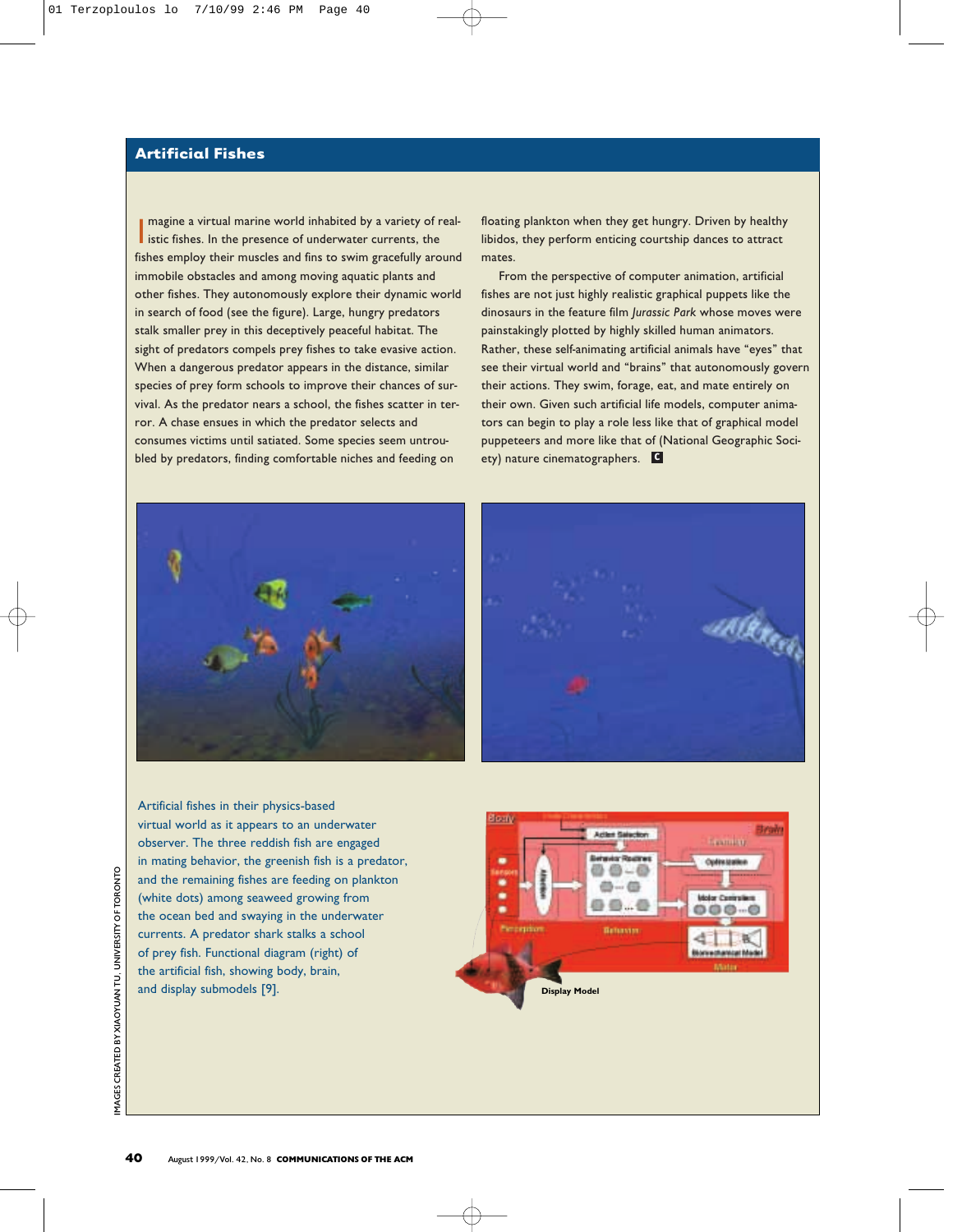animation of hardcore artificial intelligence techniques, such as logic-based knowledge representation, reasoning, and planning [2]. This form of "animal logic" is a feature of *Demosaurus Rex,* an experimental interactive game environment, illustrated in Figure 5. Systematic cognitive modeling of this sort will ultimately lead to self-animating virtual humans and other graphical characters intelligent enough to be directed like human actors.

# **Lifelike Autonomous Agents**

A particularly sophisticated artificial life model for computer animation was developed at the University of Toronto by Xiaoyuan Tu [9] (see the sidebar "Artificial Fishes"). The artificial fish is an autonomous agent with a deformable body actuated by internal muscles. The body also includes eyes and a brain with motor, perception, behavior, and learning centers, as shown in the sidebar figure. Through controlled muscle actions, artificial fishes swim through simulated water in accordance with hydrodynamic principles. Their articulate fins enable them to locomote, maintain balance, and maneuver in the water. Thus, the *functional* artificial fish model captures not just 3D shape and appearance in the form of a conventional computer graphics display model. More significantly, it also captures the basic physics of the animal (biomechanics) and its environment (hydrodynamics), as well as the function of the animal's brain. In accordance with its perceptual awareness of the virtual world, the brain of an artificial fish arbitrates a repertoire of piscine behaviors, including collision avoidance, foraging, preying, schooling, and mating. Though these artificial brains are rudimentary compared to the biological brains in real animals, they can also learn basic motor functions and carry out perceptually guided motor tasks, as shown by Radek Grzeszczuk while at the University of Toronto [3].

Artificial fish display models, such as the one in the sidebar, should capture the form and appearance of real fish with reasonable visual fidelity. To this end, we convert photographs of real fish into 3D spline surface body models using an interactive image-based modeling approach. The shapes and textures of the fish bodies are extracted from digitized photographs through computer vision techniques.

The motor system is the fish's dynamic model, including its muscle actuators and motor controllers. The biomechanical body model produces realistic piscine locomotion using only 23 lumped masses and 91 viscoelastic elements interconnected to maintain structural integrity under muscle-actuated deformation. Elements running longitudinally along the body function as actively contractile muscles. Artificial fishes locomote like natural fishes—by autonomously contracting their muscles in a coordinated manner. As the body flexes, it displaces virtual fluid, producing thrust-inducing reaction forces that propel the fish forward. The mechanics are governed by systems of Lagrangian equations of motion (69 equations per fish) driven by hydrodynamic forces. The coupled, second-order ordinary differential equations are continually integrated through time by a numerical simulator (employing a stable, implicit Euler time-integration method). The model achieves a good compromise between realism and computational efficiency, while permitting the design of motor controllers using data gleaned from the literature on fish biomechanics.

A set of motor controllers in the motor center of the artificial fish's brain coordinates muscle actions to carry out specific motor functions, such as swimming forward, turning left, and turning right. Additional motor controllers coordinate the actions of the pectoral fins, enabling the neutrally buoyant artificial fish to pitch, roll, and yaw its body in order to navigate freely in its 3D world.

Artificial fishes are aware of their world through sensory perception, relying on a set of onboard virtual sensors to gather information about the dynamic environment. To achieve natural sensorimotor behaviors, it is necessary to model not only the abilities but also the limitations of animal perception systems. The perception center of the brain includes an attention mechanism that allows the artificial fish to sense the world in a task-specific way. For example, the artificial fish attends to sensory information about nearby food sources when foraging. (A biomimetic approach to perception based on computational vision was developed by Tamer Rabie at the University of Toronto; see www.cs.toronto.edu/~dt/animat-vision.)

The behavior center of an artificial fish's brain mediates between its perception system and its motor system. A set of innate characteristics determines a fish's (static) genetic legacy, such as whether it is male or female, predator or prey, and more. A (kinetic) mental state includes variables representing hunger, fear, and libido, whose values depend on sensory inputs. The behavioral repertoire of an artificial fish includes such primitive, reflexive behavior routines as obstacle avoidance, as well as more sophisticated motivational behavior routines, such as schooling and mating, whose activation depends on the fish's kinetic mental state. An appropriately curtailed (piscene) cognitive capacity stems from the fish's action-selection mechanism.

At each simulation time step, action selection entails combining the innate characteristics, the